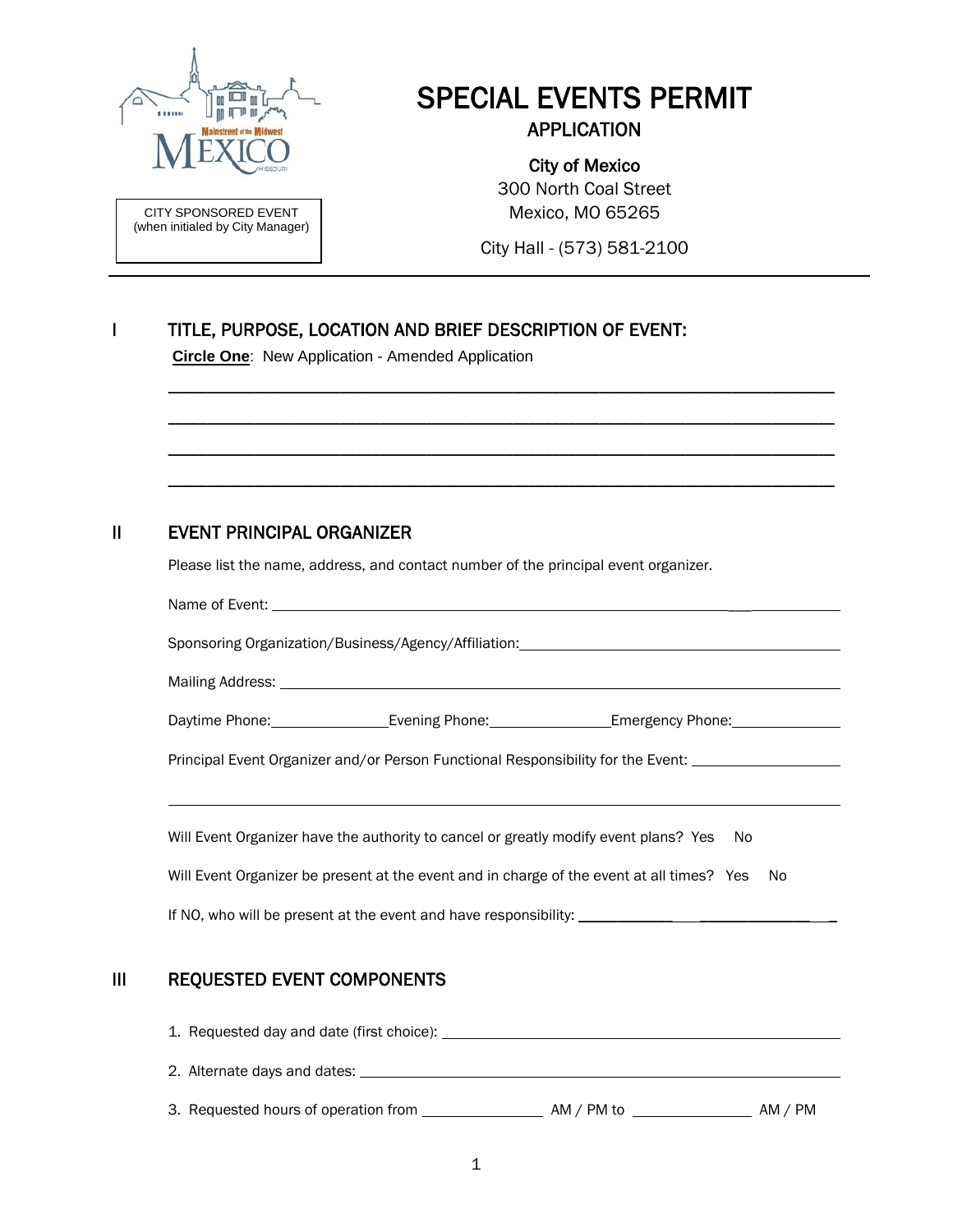|                                                           |              |          |                  | Time AM / PM       |       |
|-----------------------------------------------------------|--------------|----------|------------------|--------------------|-------|
|                                                           |              |          | $Time$ $AM / PM$ |                    |       |
| 5. Will a city park property be used? Yes No              |              |          |                  |                    |       |
| If yes, circle the park or parks requested:               |              |          |                  |                    |       |
| Fairgrounds<br>Garfield                                   | Green Estate | Hardin   | Lakeview         | Martin Luther King |       |
| Mini park (Jefferson Street)                              | Northeast    | Plunkett | R.S. Green       | Teal Lake          | Other |
| 6. Do you wish to reserve a park shelter for this event?  |              |          | Yes<br>No.       |                    |       |
| If yes, name of the shelter/shelters you wish to reserve: |              |          |                  |                    |       |

#### City parks may not be used in the pursuit of for profit activities. Permission to collect monies in the parks may only be given to not for profit entities. Absolutely no solicitation of funds from general park users is allowed.

7. Is this event open to the public? Yes No

8. Anticipated number of participants: \_\_\_\_\_\_\_\_\_\_\_\_ and spectators: \_\_\_\_\_\_

9. Electricity and Water: Are adequate water and electrical resources available at the site you have chosen? Yes No If No, please list your plan for providing these resources:

10. Restrooms: Describe the number, type and location of permanent and/or portable toilets to be provided for the event.

11. Will any stages, booths tables, tents, displays, amusements (dunking booth, bounce houses, kiddy rides, carnival equipment, etc.) be erected for this event? Yes No

If Yes, please describe, sizes, how many, capacity, and contact information for tent or amusement suppliers:

12. Will any City picnic tables be needed? Yes No (\$100.00 for Twelve Picnic Tables (minimum order) delivered to event site and payable to City of Mexico with submittal of this application)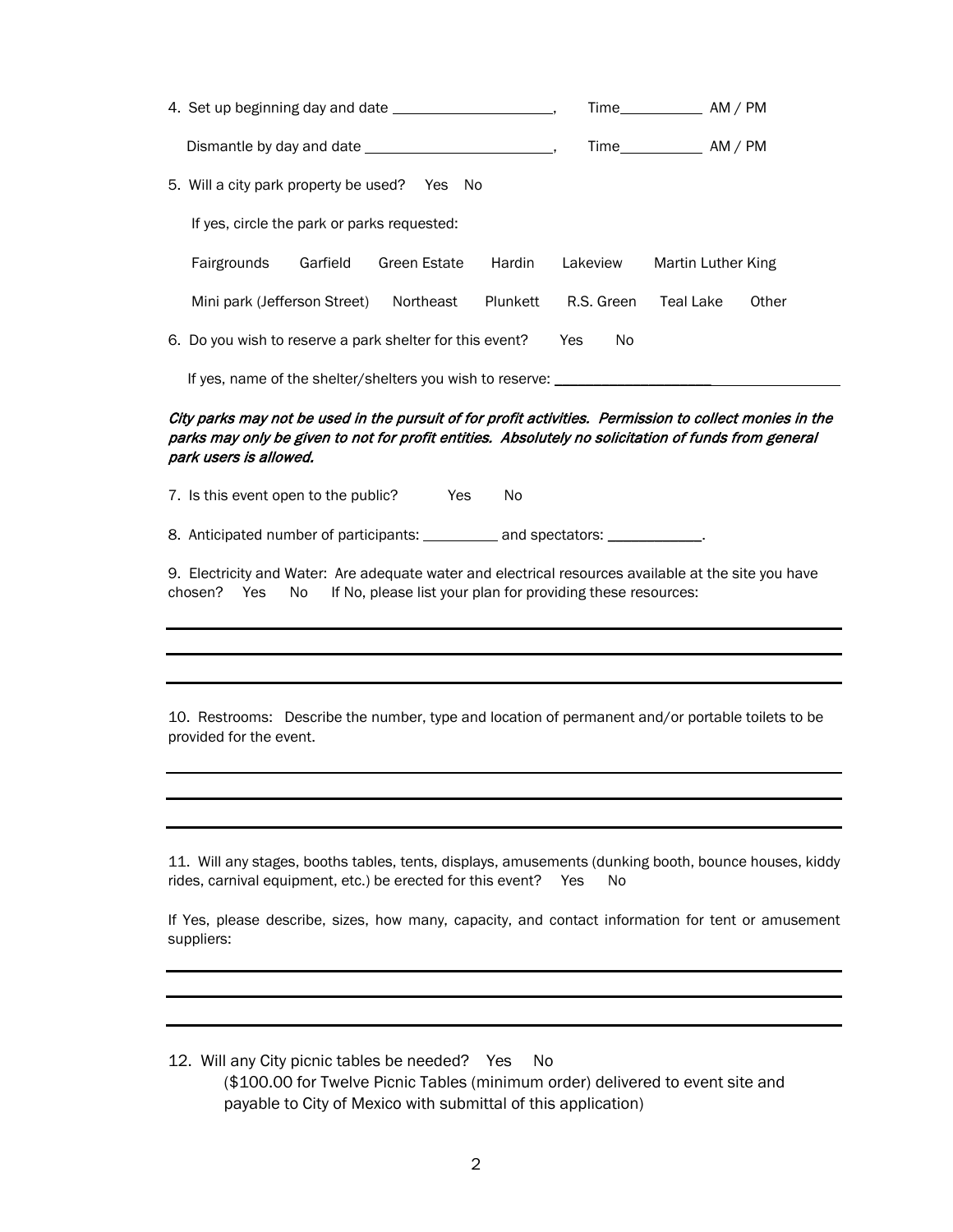### IV AVAILABILITY OF FOOD, BEVERAGES AND/OR ENTERTAINMENT

1. Please list the type and number of vendors or concessionaires that will be allowed as part of the event. Vendors or concessionaires serving food may be required to obtain a health permit. Please contact the Audrain City/County Health Department (573) 581- 1332 for further information.

2. Will Alcoholic Beverages be served? Yes No

If yes, please contact the City Clerk's Office at 573-581-2100 to obtain the necessary permits. Alcohol Beverages may not be served without a permit.

If yes, describe what system will be used to ensure that alcoholic beverages will be consumed only by those persons 21 years or older.

If yes, describe how, where, when and by whom the alcoholic beverages will be served.

3. If music, sound amplification or any other noise impact is planned, please describe and include the intended hours of operations. Indicate if live entertainment is involved or if this is a dance. Please note: Any complaint deemed legitimate by the Mexico Public Safety Department could result in lowering the sound level or completely stopping the music.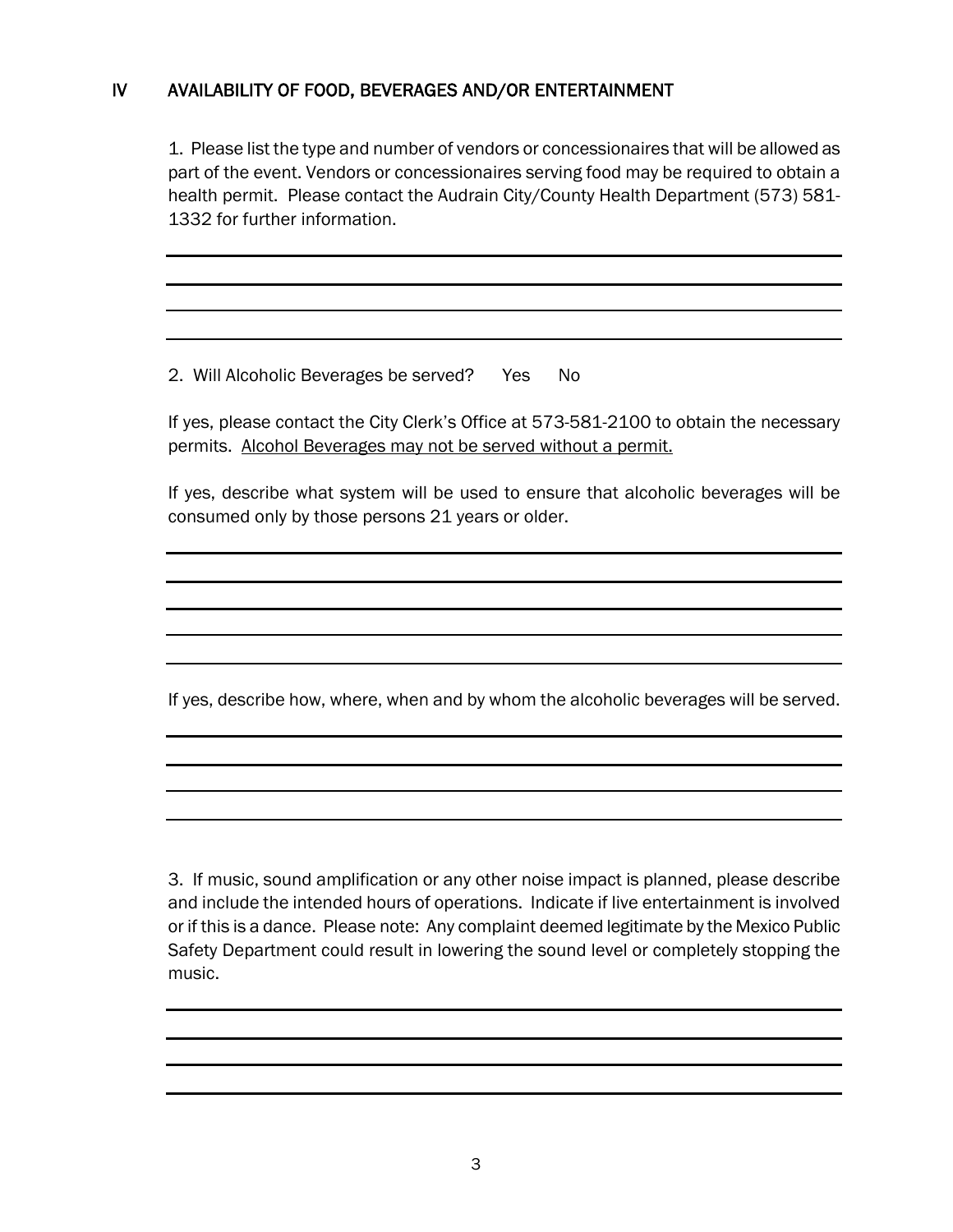#### V INSURANCE

If the Special Event requires the use of a public street, alley, trail or other thoroughfare maintained by the City of Mexico, the Organizer agrees to provide a policy of liability insurance in the amount of \$500,000 per occurrence, with a general aggregate of \$1,000,000, naming the City of Mexico as an additional named insured, with appropriate endorsements as required by the City of Mexico Risk Manager. The City of Mexico does reserve the right to increase insurance coverage limits based on risk assessment of the special event. If the Special Event does not require the use of any thoroughfare maintained by the City of Mexico, other than sidewalks, the City of Mexico risk Manager may waive the liability insurance requirement. Please contact the Risk Manager/Deputy City Manager with questions.

### VI MAP LOCATION – Non Park Locations (see attached)

Please mark on attached maps the area and/or streets you wish to utilize for this event. If street closings are involved, please designate which street(s) and at what point you wish them barricaded. If a parade route, show the desired route and alternate routes. Additionally show on attachments, if applicable, maps for alcoholic beverage areas, concession areas, first aid facilities, organizer's command post, portable toilet facilities, any temporary structures to be erected, and fireworks areas.

#### VII SANITATION

Describe your Plan for Cleanup/Material Preservation including number, type and location of trash containers to be provided for the event. Indicate who and how many will be responsible for emptying and cleaning up around containers during the event. Indicate who and how many will be responsible for cleaning up after animals, if they are to be used in the event. Indicate who and how many will be responsible for cleaning up the event area after the event.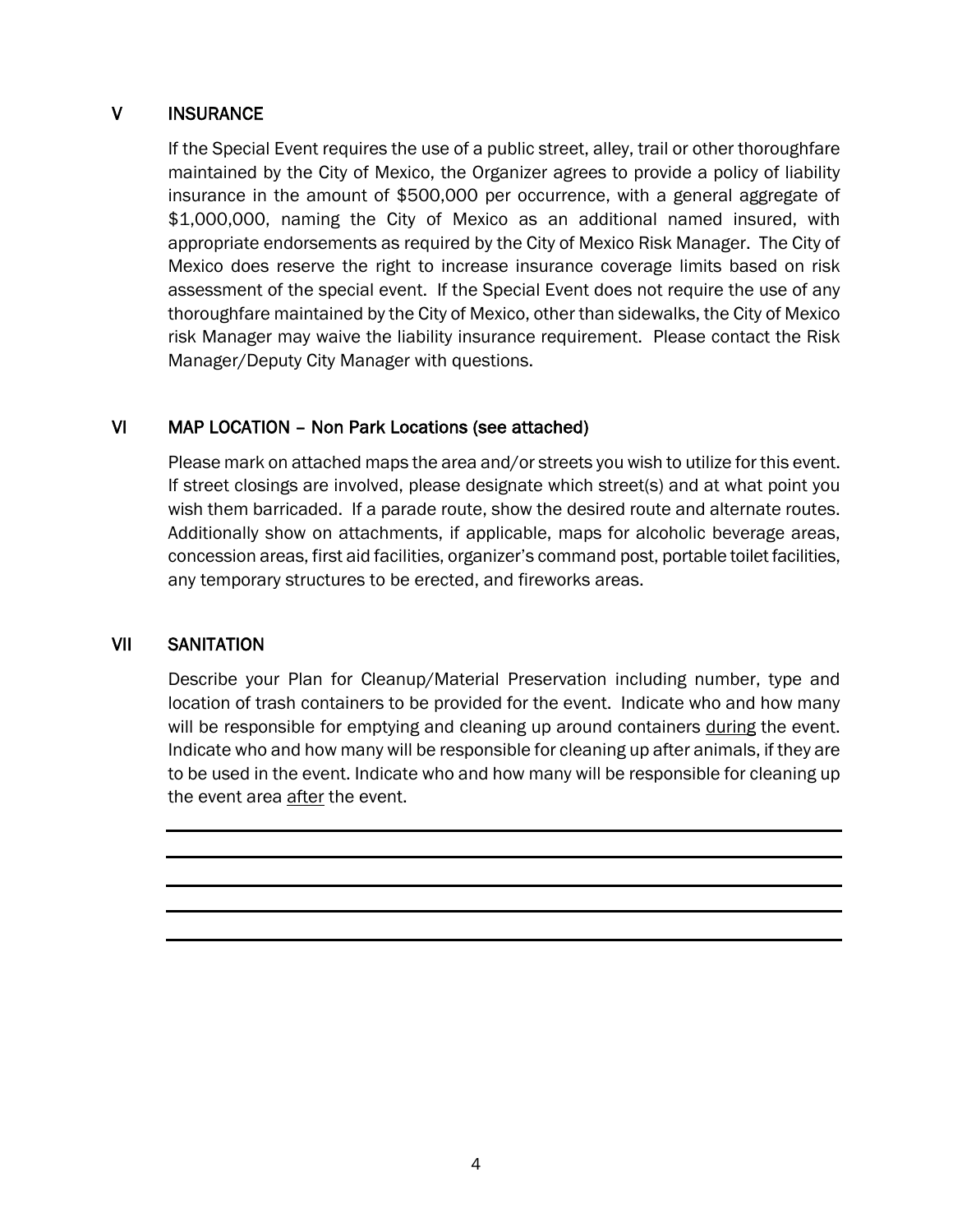#### VIII SECURITY AND SAFETY PROCEDURES

1. Describe your proposed procedures for set up, operation, internal security, lighting and crowd control.

2. If your event includes vehicles, power equipment, or animals, describe the minimum and maximum speeds of the event and the minimum and maximum intervals of space to be maintained between units. Additional risk assurance or insurance documentation may be required if there are animals involved in your event.

3. The erection of any temporary structures, bleachers, etc. or installation of electrical wiring or plumbing may require issuance of a building permit. Please check with the City of Mexico's Building Official located at City Hall.

4. The use of fireworks or pyrotechnic displays, open flames, vehicle fueling facilities, tents or canopies may require the issuance of a fire permit. Please contact the City of Mexico Public Safety Department for further information.

#### IX MITIGATION OF THE IMPACT ON OTHERS

Describe how you intend to mitigate the impact of the event on businesses, churches, neighbors, motorists, and others affected by the event.

Written notification must be provided to all businesses that could be affected from closing of street(s) as to the time and date of event. Attach a copy of NOTICE.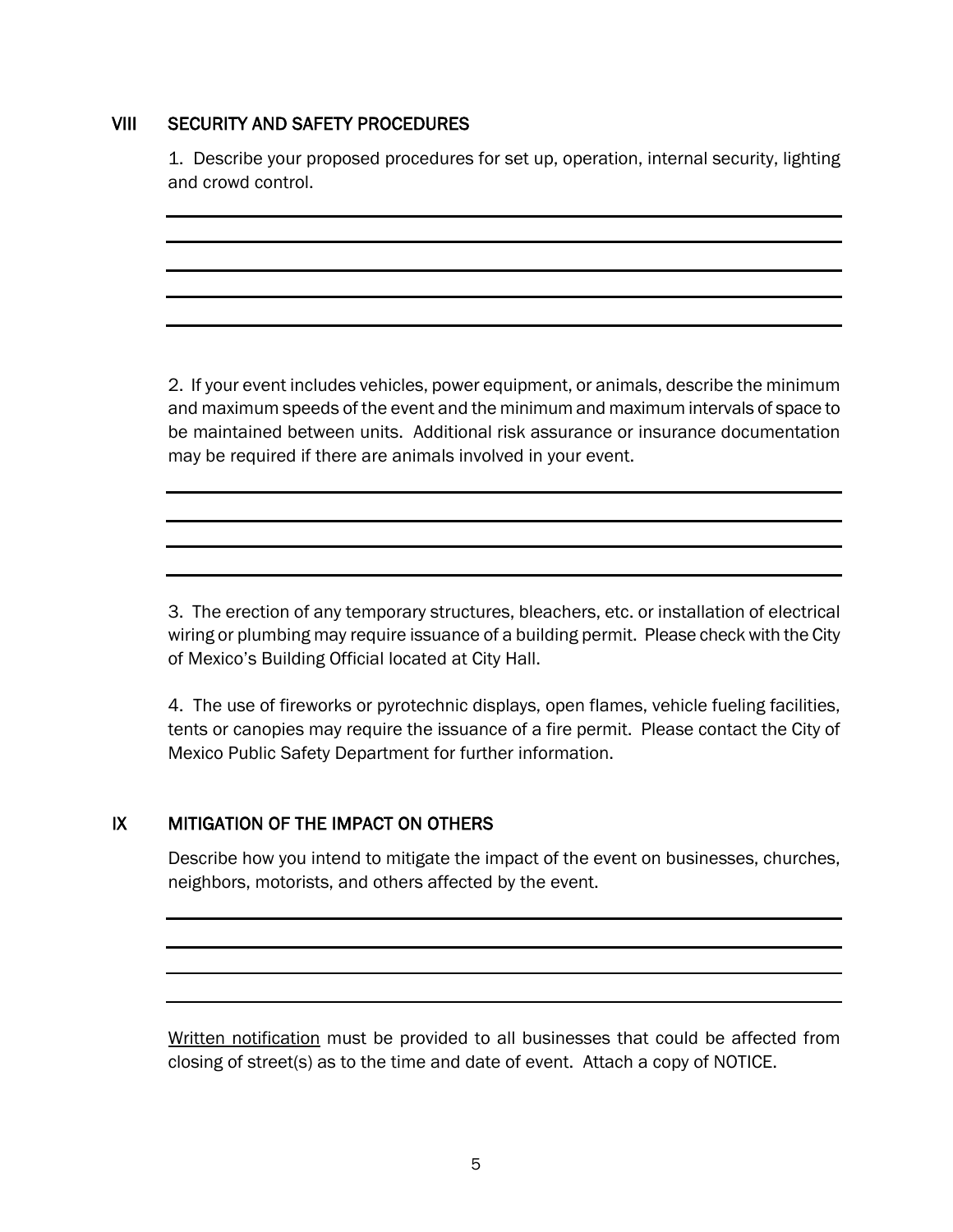### X CITY SERVICES

Describe City services requested for this event. Please indicate below the services you are requesting (i.e. lead car in a parade, event set up, and setting up barricades) and explaining why your organization cannot perform the task. This will be reviewed and approved or denied by the City Manager. (Please use the back of this sheet if necessary.)

### XI STREET BLOCKING AND PARKING VACATING EQUIPMENT:

If your special event *requires the closure of any public street*, the City of Mexico reserves the right to modify your equipment request to insure compliance with industry and safety standards and to adjust your invoice accordingly. The City will supply and stage barricades for community wide non-profit sponsored events. All others must arrange for rental of barricades from private vendors.

#### APPLICATION AUTHORIZATION

Organizers should be prepared to stop the event, or at least momentarily slow it down, if Emergency Vehicles find it necessary to use any part of the area during the event to insure the health, safety, and general welfare of the public.

Application must be submitted 14 days prior to the date of the event.

I state that I am the applicant and/or event organizer and hereby declare all the above statements to be true and correct. I also understand and will comply with all the City regulations and requirements contained within this application.

\_\_\_\_\_\_\_\_\_\_\_\_\_\_\_\_\_\_\_\_\_\_\_\_\_\_\_\_\_\_\_\_\_\_\_\_\_\_\_\_\_\_\_\_\_\_\_\_\_\_\_\_\_\_\_\_\_\_\_\_\_\_\_

Signed this \_\_\_\_\_\_ day of \_\_\_\_\_\_\_\_\_\_\_\_\_\_\_, 20 \_\_\_\_\_\_.

# Signature of Event Principal Organizer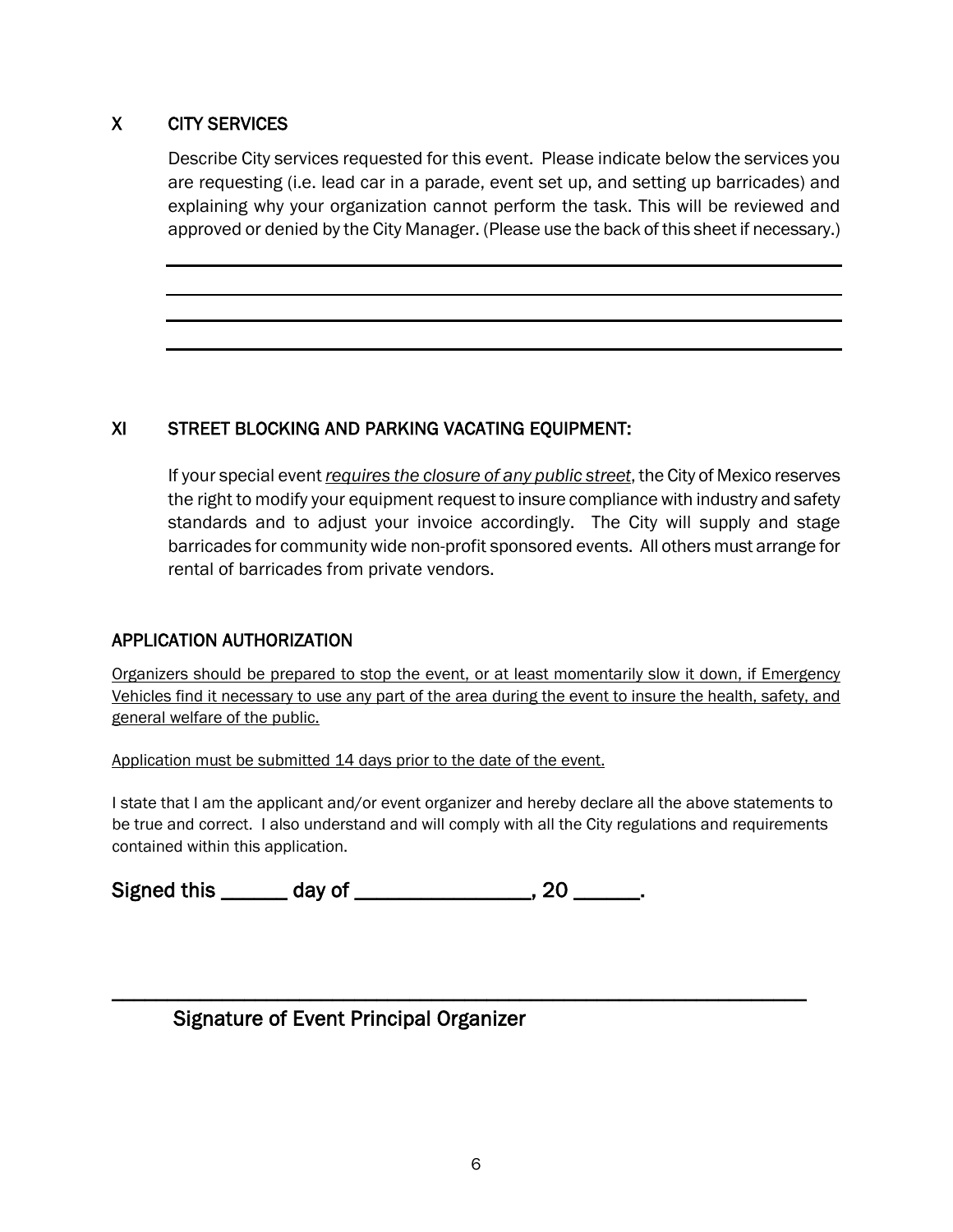